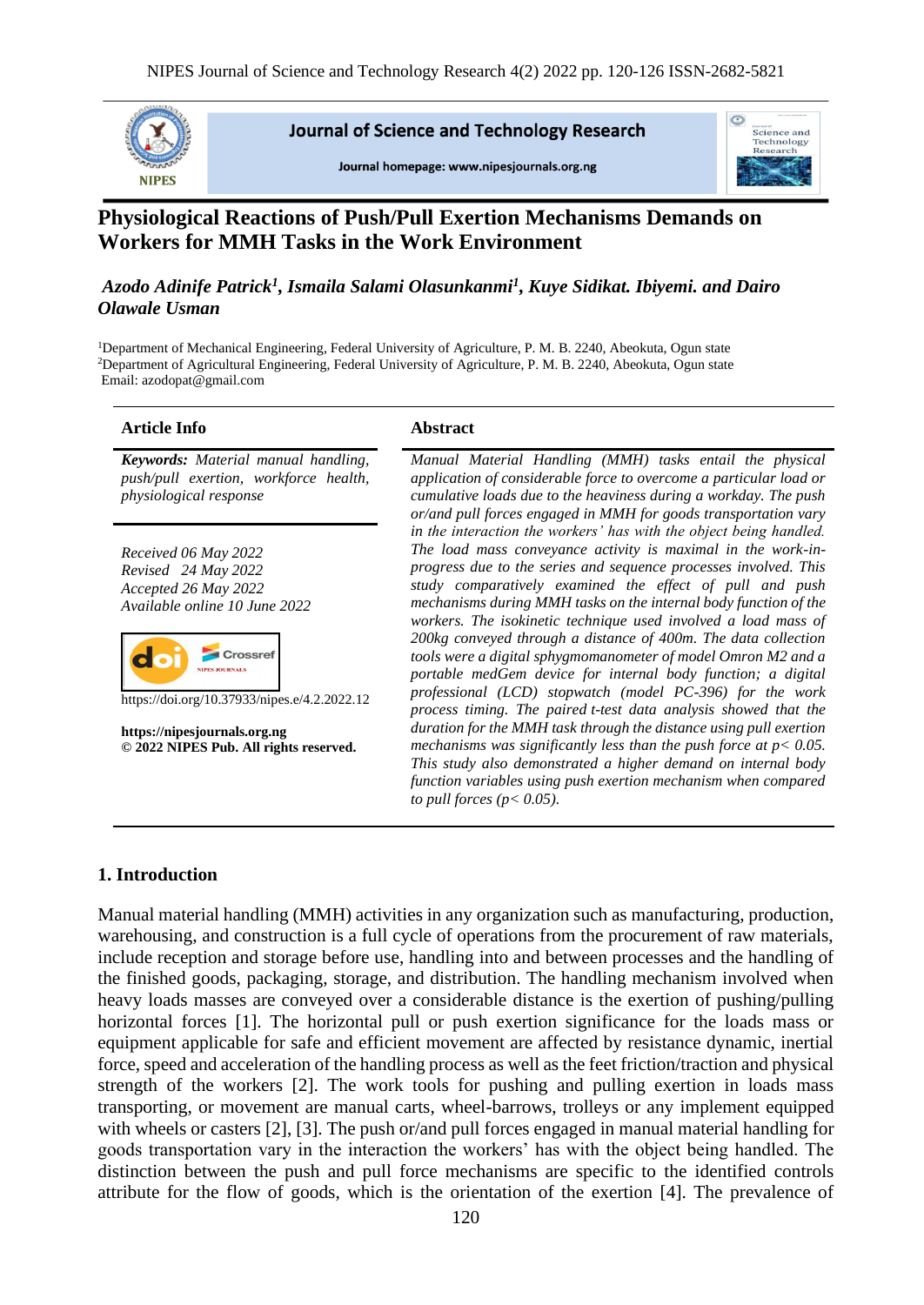pushing/pulling exertion method is of high frequency and a common approach of manual materials handling practices in the industrial workplaces of most developing countries [1], [3-7]. Despite the relevance of the push/pull force methods in manual material handling in most industrial sectors, they have received abruptly less attention compared to lifting and lowering manual material handling operations [8].

Industrial mechanization implementation of the conveyance tools for work physiognomies demands enhancement for a repetitive work operation, high intensity and duration, like every other MMH task results in a chronic health challenge burden and susceptibility to long-term health effects such as musculoskeletal complaints and disorders [9]. The mechanization of MMH jobs, according to the study, leads to the prevalence of musculoskeletal illnesses in the workplace [9]. Several MMH jobs requiring pushing and pulling exertions were listed by Agrawal et al. [3] as contributing to physical workload and musculoskeletal symptoms in employees affecting the low back and upper extremities. The load mass conveyance activity is maximal in the work-in-progress due to the series and sequence processes involved. The MMH tasks, individually or collectively, impose health challenges to the exposed workers if not properly managed. The maximization of work tools to perform and complete tasks in light of optimal productivity and improved efficiency is the amount of material handled through reducing wasted effort and time [2].

Agrawal et al. [3] identified the methods for measuring and predicting workers' capability during horizontal pull/push force exertion in MMH as isometric and isokinetic strengths. The isometric strength assessment test was utilized in several studies which have controlled limits concerning time for determination of the worker capability during horizontal pull/push force exertion in MMH [3], [4], [10], [12]. Mital and Faard [13] adopted the isokinetic pull and push strength test approach in their study in determining the physical strength pull/push force exertion in MMH. However, these works were laboratory tests. Majumder et al. [1] study investigated the effects of unidirectional and bidirectional torque on the physical strength generated as well as sustained by the subjects. The working posture effect on isokinetic pull and push strength of males was assessed by Mital and Faard [13]. Other studies that assessed dynamic push/pull forces looked at the effect of surface type, wheels width, wheels diameter, and wheels direction the type of conveying equipment used such as manual carts, wheeled cages, and two-wheeled containers [14-16]. The maximal strength application pulls and pushes strength in the vertical direction was studied by Hendrikse and Smith [17] and Weston and Marras [18]. In other studies, anthropometric parameters were employed in the horizontal push/pull force exertion investigations to predict maximum isometric horizontal strength exertion [19], [20]. The load mass or equipment and the orientation of applied force are two significant parameters found by studies that affect workforce health and productivity in MMH horizontal push/pull force exertion [2]. Darcor and Ergoweb [2] and Agrawal et al. [3] studies demonstrated that forces exerted during push activities are higher than pull forces [2], [3], [21], [22]. Contrarily, the findings of Davis and Stubbs [23], Kumar et al. [6], and Seo et al. [24] found that the motion imparted to objects during pull requires higher pull strength than the motion imparted during the push. Pyke and Cohen's [25] review pointed out that the distinction between pull systems from push systems is not well understood. It is, therefore, necessary to examine the internal body function push and pulled forces during manual material handling as a surrogate marker of physical activity level for a physiological variable that informs an individual's physical work capacity.

The workforce demand in manual materials handling tasks requires adequate control of the whole work process, usually among the available alternatives for efficiency and cost-effectiveness considering time and workforce health. This implies that any ergonomics intervention in the work environment viewed in light of work process effect on productivity, and improve efficiency must consider especially the reduction of force exertion necessary task completion and time. Therefore, this study comparatively examined the effect of pull and push mechanisms during MMH tasks on the internal body function of the workers.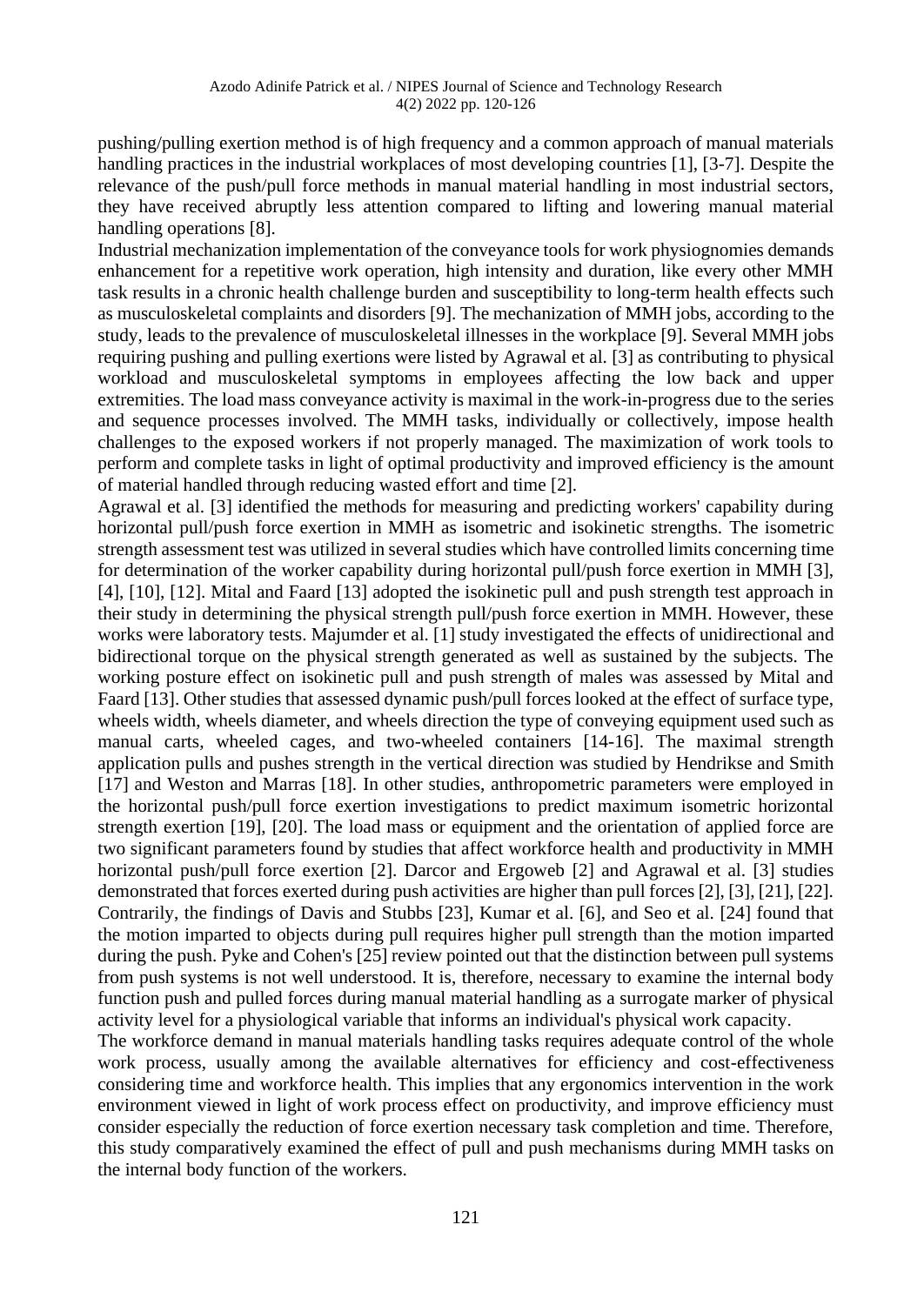# **2.0. Materials and method**

The participants studied were three hundred and ninety (390) males of 20-39 working-age range randomly selected from Abeokuta, Nigeria. The participants were chosen based on an unbiased assessment for deformities or compromised integrity of the subjects' body size and health status, which could affect their physical fitness performance. These were covered in the body anthropometry assessment. Objective research technique used for data collection involved physical measurement of the body characteristics of the subjects and intensities of physical activity through the recording of the physiological reactions of the respondents to a physical effort (changes of the frequency of heart contractions, blood pressures (systolic and diastolic), the capacity of respiratory gas intake  $(VO<sub>2</sub>)$ . The isokinetic technique was employed since most manual material conveyance tasks in industrial sectors, especially in developing nations, are dynamic and entail pull or/and push exertion. The MMH conveyance task in the work environment, loading, offloading, clearing the production floor and storage, is characterized by moving load mass of similar weight per time through a distance. Now considering that the human strength varies with many task-related factors, the load mass used was of a 200kg weight conveyed through a distance of 400m. The working distance of 400m employed in this study reflected the dynamical effort of repeating nature as the subjects had break periods between the conveyance work processes. Because the push/pull forces in the workplace are unlikely to remain constant during the workday, start and finish locations were established, with the subjects pulling or pushing the load mass to the end without any scheduled rest periods to avoid muscular fatigue. However, the orientation of exertion (pull or push force) was repeated by each participant for the conveyance work process on different days within the same daytime interval. The conveyance duration for the pull or push force orientation of exertion was monitored. The baseline information obtained for comparison at the end of the pull and push application considered the participant's heart rate, blood pressures (systolic and diastolic), and VO2max. These physiological test data obtained from each of the participants were after a two- to three-minute rest break in a seated position before and after the work process. The participants were adequately informed about the purpose of the study and the role they needed to play. Data were obtained from the contacts who agreed to participate. Participation was voluntary though refreshment was offered at the end of the work processes.

Design instrumentation for data collection in the study were

- i. Digital sphygmomanometer of model Omron M2 (OMRON Healthcare Europe B. V., Netherlands) was used for heart rate and blood pressure level monitor (Figure 1).
- ii. The medGem is a handheld portable indirect calorimeter assessment device. The medGem is used in conjunction with a nose clip and a single-use mouthpiece to measure oxygen consumption  $(VO_2)$  by monitoring the inspired and expired airflow (Microlife Medical Home Solutions, Inc.)
- iii. A digital professional (LCD) stopwatch of model PC-396 (Shenzhen super deal Co, Ltd, China) was used for recording the duration of the time interval for the work characteristics during the physical work activity assessment (Figure 3).
- iv. The stadiometer used is detectoprodoc professional doctor scale of model PD300DHR (Cardinal scale manufacturing company, USA). The stadiometer measure the height, weight and can accurately calculated the body mass index by pressing the required button (Figure 4).
- v. A locally constructed two-wheeled cart with load mass of 200kg containers in it (Figure 3).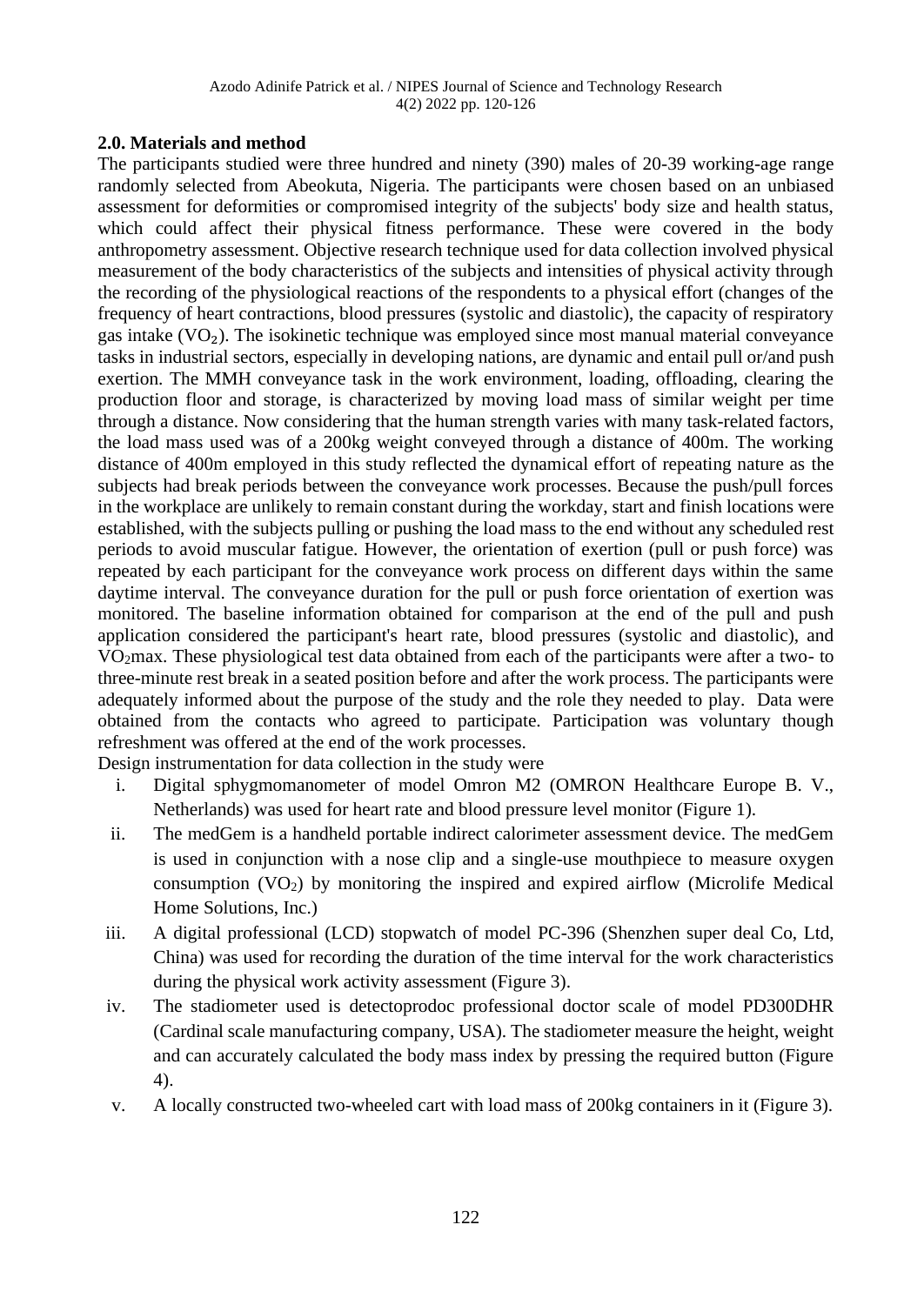Azodo Adinife Patrick et al. / NIPES Journal of Science and Technology Research 4(2) 2022 pp. 120-126



Figure 1. Digital sphygmomanometer Figure 2. BodyGem



Figure 3. A digital professional stopwatch Figure 4. Stadiometer



# Figure 5. 200 kg load mass

The physiological response data during the physical work activity for the cart pull was compared to that of the cart push body reaction. The physiological responses (heart rate,  $VO<sub>2</sub>$ max, systolic and diastolic blood pressure) for pull and push exertion approaches were analyzed on SPSS version 20 package using a paired t-test with a p-value of 0.05 for the significant difference between the pull and push MMH tasks.

### **3.0. Results and discussion**

Table 1 presents the age and the body anthropometry characteristics descriptive statistical analysis results in mean, standard error of the mean, standard deviation, minimum, maximum, 5th and 95th percentile format for the participants. The mean age of subjects was  $28.11 \pm 5.12$  years. The body anthropometry characteristics data obtained and analysed were the core elements of human anthropometry, height, weight, and body mass index (BMI). The body mass index value, which is dependent on the body weight, and height of an individual, is a valuable indication for the overall fitness assessment. The range of the body mass index (BMI) of the subjects in this study was 16.20 - 31.60 kg/m<sup>2</sup> with an average mean value of  $23.02 \pm 2.51$  kg/m<sup>2</sup> (Table 1). The average mean value of body mass index obtained from the subjects fell under the normal weight range categorized by the world health organization which indicated fewer chances of complications and health risks during the physical activity test. This is because the human sensing and performance capabilities are in part related to the human body physical characteristics (body weight, and height of an individual) [26-27].



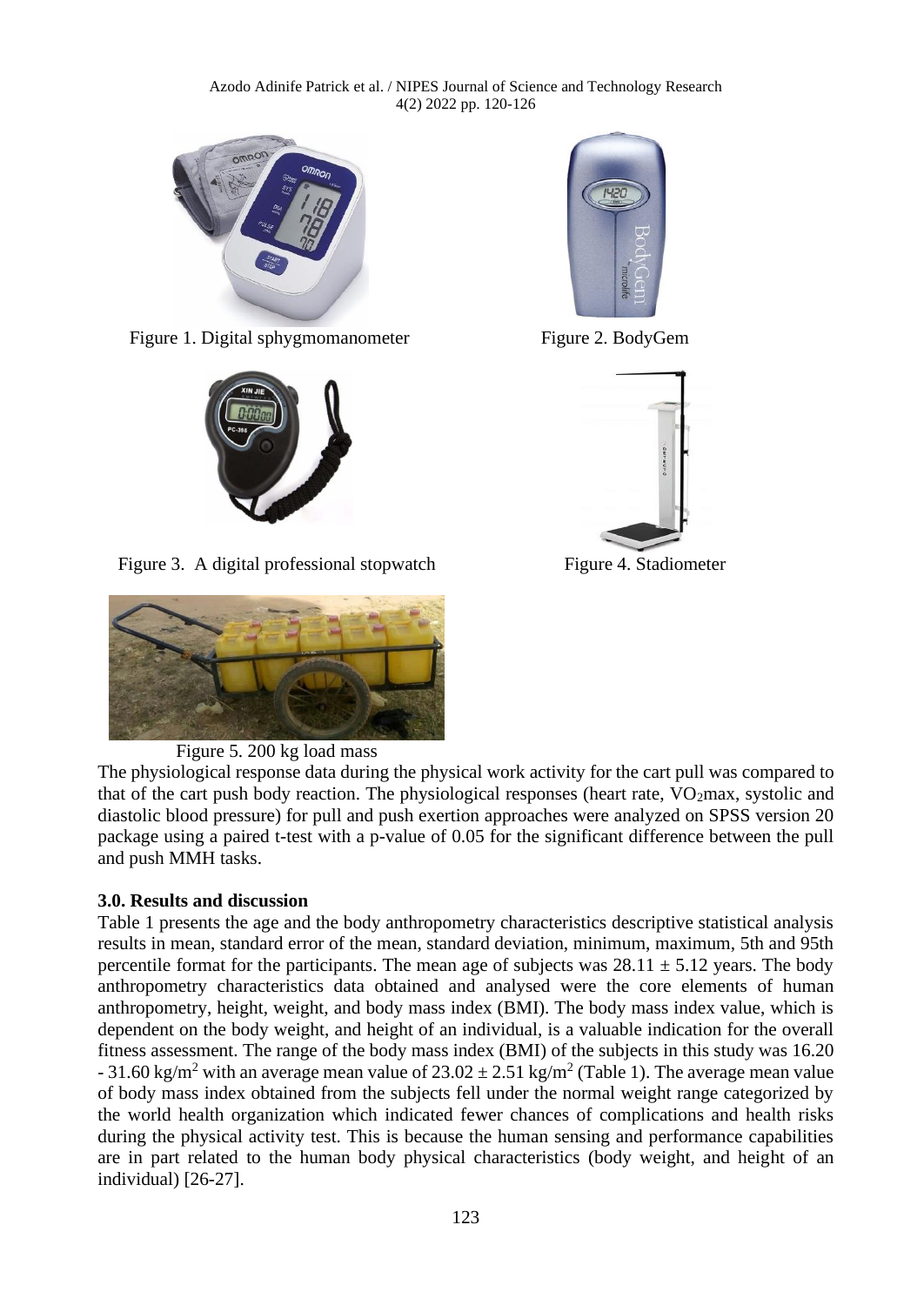| Assessed variables | Mean $\pm$ SD     | <b>SEM</b> | Minimum | Maximum | Percentiles |        |
|--------------------|-------------------|------------|---------|---------|-------------|--------|
|                    |                   |            |         |         | $\leq$ th   | 95th   |
| Age (years)        | $28.11 \pm 5.12$  | 0.26       | 20.00   | 39.00   | 20.00       | 35.45  |
| Height $(cm)$      | $167.06 \pm 6.40$ | 0.32       | 150.00  | 186.00  | 154.55      | 177.00 |
| Weight (kg)        | $64.05 \pm 6.01$  | 0.30       | 50.00   | 82.00   | 56.00       | 74.00  |
| BMI $(Kg/m^2)$     | $23.02 \pm 2.51$  | 0.13       | 6.20    | 31.60   | 19.20       | 26.99  |

Table 1. Age and the body anthropometry characteristics of the study participants ( $n = 390$ )

The participants were involved in pull and push forces. The study focused on the effect of the applied force mechanisms for controlling goods or the flow of materials in the workplace. This is because the analysis of the baseline information obtained from the participants compared using independent *t*-test showed no statistical difference for all the internal body function response variables (heart rate, systolic and diastolic blood pressure, and VO<sub>2</sub>max). The average effect of the heart rate of the subjects on the time taken to accomplish the work tasks analysed using linear regression analysis (*r*-value) which was a correlation analysis between the heart rate and the time taken to accomplish the task was 0.87 which was a high positive correlation significant at  $p < 0.05$  (Figure 1). This implies that the increased in the heart rate of the subject effects of time of accomplishment.

The physiological data obtained for the MMH task using pull exertion was compared with the internal body reaction caused by push force for the impact analysis after involvement in physical work activity. Paired samples *t*-test was used to compare the two independent internal body function response variables (heart rate, systolic and diastolic blood pressure, and  $VO<sub>2</sub>$ max) for the applied force mechanisms (push and pull) attempt to overcome resistance in the control of the material flow. From the analysis carried out, the paired *t*-test result for the time it took for the participants to move the load mass of 200kg through a distance of 400m showed a large *t*-score  $(t = 3.440, df = 390)$ which was an indication that the groups are different. The *p*-value of less than 0.05 ( $p = 0.001$ ) showed that internal body function response variables for the push and pull force mechanisms applied to overcome resistance in the control of the material flow is significant. The heart rates and maximal oxygen uptake also showed similar results significant at  $p = 0.05$ . The paired t-test result for the systolic and diastolic blood pressures were  $t(-4.128)$ ,  $df = 389$ , and  $p = 0.000$ and  $t(16.377)$ ,  $df = 389$ , and  $p = 0.000$ , respectively (Table 2). Thus, there was a significant statistical difference for all the internal body function response variables (heart rate, systolic and diastolic blood pressure, and VO<sub>2</sub>max) for the between pull and push effect of the applied force mechanisms for controlling goods or flow of materials on the workplace.

| Work characteristics |                     | Descriptive statistics |                     |            | <i>t</i> -test for equality of means |     |                 |
|----------------------|---------------------|------------------------|---------------------|------------|--------------------------------------|-----|-----------------|
| Orientation of       | Assessed            |                        |                     |            | T                                    | Df  |                 |
| exertions            | variables           | N                      | Mean $\pm$ SD       | <b>SEM</b> |                                      |     | <i>p</i> -value |
| Push                 | Time                | 390                    | $994.14 \pm 192.02$ | 9.71       | 3.440                                | 390 | 0.001           |
| Pull                 |                     | 390                    | $961.36 \pm 29.54$  | 1.49       |                                      |     |                 |
| Push                 | Heart rate          | 390                    | $85.47 \pm 8.23$    | 0.42       | 36.240                               | 389 | 0.000           |
| Pull                 |                     | 390                    | $94.69 \pm 5.87$    | 0.30       |                                      |     |                 |
| Push                 | VO <sub>2</sub> max | 390                    | $43.96 +$           | 0.30       | $-8.623$                             | 389 | 0.000           |
| Pull                 |                     | 390                    | $45.72 \pm 5.43$    | 0.27       |                                      |     |                 |
| Push                 | <b>SBP</b>          | 390                    | $135.63 + 17.26$    | 0.87       | $-4.128$                             | 389 | 0.000           |
| Pull                 |                     | 390                    | $137.91 \pm 11.55$  | 0.58       |                                      |     |                 |
| Push                 | <b>DBP</b>          | 390                    | $92.78 \pm 6.19$    | 0.31       | 16.377                               | 389 | 0.000           |
| Pull                 |                     | 390                    | $88.57 \pm 2.13$    | 0.11       |                                      |     |                 |

Table 2. Paired sample t-test for push and pull applied force mechanisms for controlling goods or flow of materials on the workplace

SBP = Systolic blood pressure, DBP = Diastolic blood pressure, SEM = Standard error of mean, SD = Standard deviation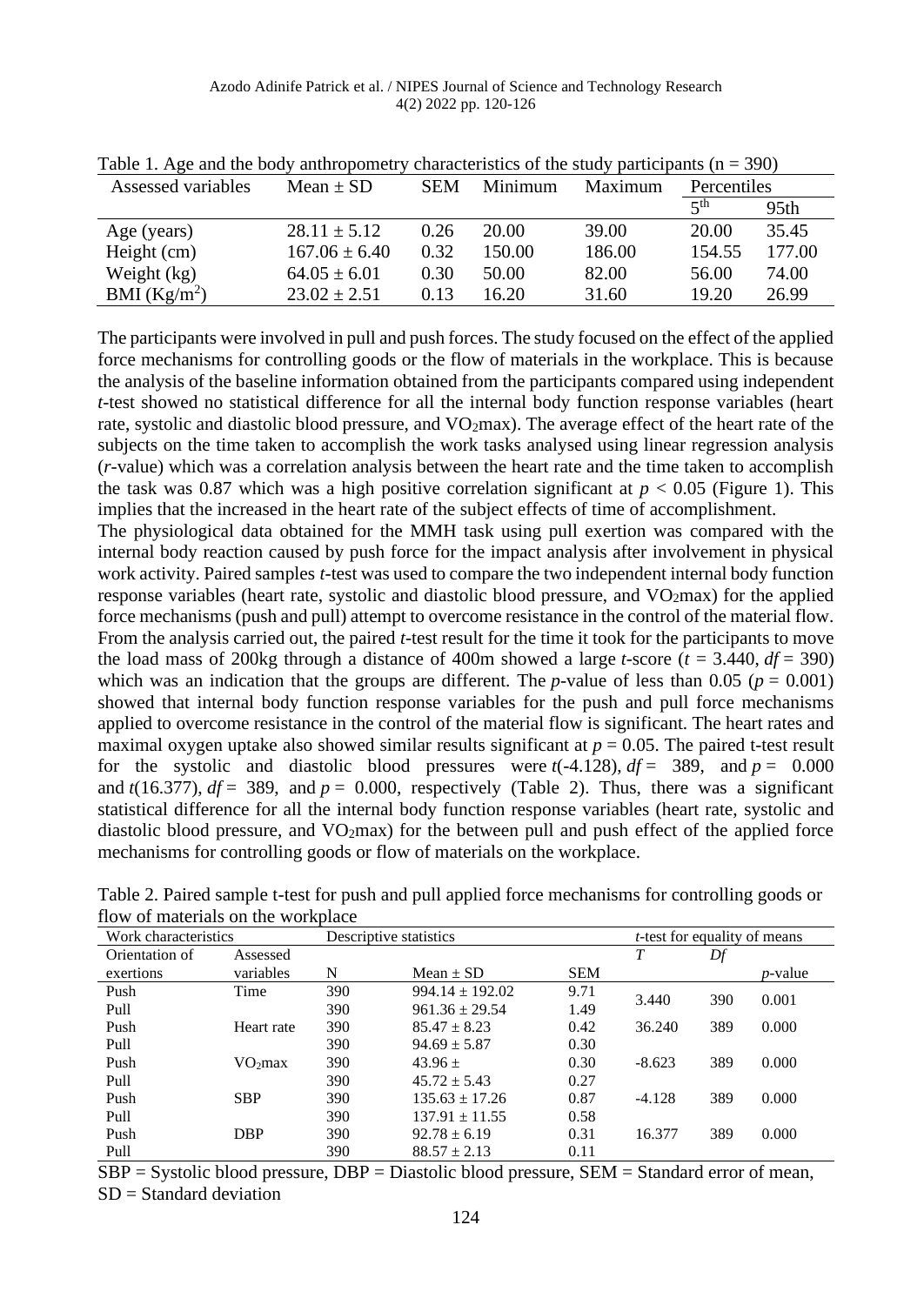#### **4.0. Conclusion**

Human strength varies with many MMH task-related factors, including horizontal distance, especially from the orientation of exertion and speed. Studying the details of a task should accommodate certain design features that can influence equipment utilization procedure considering human variability and the approach used in the world of work. There is a need for generic, safe techniques and interventions for improving job quality, comfort, health, safety, and productivity. The efficient application of the ergonomic principle for a repetitive task requiring force exertion through a working distance assessed in this study showed that in the conveyance of load masses in the work environment, pulls exertion is advantageous when compared to push force in terms of work duration and internal body function demand.

#### **Reference**

- [1] Majumder, J., Kotadiya, S. M., Sharma, L. K., & Kumar, S. (2018). Upper extremity muscular strength in push–pull tasks: Model approach towards task design. *Indian Journal of Occupational and Environmental Medicine*, *22*(3), 138 -143.
- [2] Darcor and Ergoweb, (2001). The ergonomics of manual material handling; pushing and pullin tasks. Sutton javelin Communications Printed in Canada. available at [http://www.darcor.com](http://www.darcor.com/)
- [3] Agrawal, K. N., Tiwari, P. S., Gite, L. P., & Bhushanababu, V. (2010). Isometric push/pull strength of agricultural workers of Central India. *Agricultural Engineering International: CIGR Journal*, *12*(1).
- [4] Das, B., & Wang, Y. (2004). Isometric pull-push strengths in workspace: 1. Strength profiles. *International Journal of Occupational Safety and Ergonomics*, *10*(1), 43-58.
- [5] Baril-Gingras, G., & Lortie, M. (1995). The handling of objects other than boxes: univariate analysis of handling techniques in a large transport company. *Ergonomics*, *38*(5), 905-925.
- [6] Kumar, S. (1995). Upper body push-pull strength of normal young adults in sagittal plane at three heights. *International Journal of Industrial Ergonomics*, *15*(6), 427-436.
- [7] Granata, K. P., & Bennett, B. C. (2005). Low-back biomechanics and static stability during isometric pushing. *Human factors*, *47*(3), 536-549.
- [8] Lee, J., Nussbaum, M. A., & Kyung, G. (2014). Effects of work experience on work methods during dynamic pushing and pulling. *International Journal of Industrial Ergonomics*, *44*(5), 647-653.
- [9] Åstrand, I. (1988). Physical demands in worklife. *Scandinavian Journal of Work, Environment & Health*, 10- 13.
- [10]Waters, T. R., Putz-Anderson, V., Garg, A., & Fine, L. J. (1993). Revised NIOSH equation for the design and evaluation of manual lifting tasks. *Ergonomics*, *36*(7), 749-776.
- [11]Chopp, J. N., Fischer, S. L., & Dickerson, C. R. (2010). The impact of work configuration, target angle and hand force direction on upper extremity muscle activity during sub-maximal overhead work. *Ergonomics*, *53*(1), 83-91.
- [12]Caldwell, L. S., Chaffin, D. B., Dukes-Dobos, F. N., Kroemer, K. H. E., Laubach, L. L., Snook, S. H., & Wasserman, D. E. (1974). A proposed standard procedure for static muscle strength testing. *American Industrial Hygiene Association Journal*, *35*(4), 201-206
- [13]Mital, A., & Faard, H. F. (1990). Effects of sitting and standing, reach distance, and arm orientation on isokinetic pull strengths in the horizontal plane. *International Journal of Industrial Ergonomics*, *6*(3), 241-248.
- [14]Mack, K., Haslegrave, C. M., & Gray, M. I. (1995). Usability of manual handling aids for transporting materials. *Applied ergonomics*, *26*(5), 353-364.
- [15]Al-Eisawi, K. W., Kerk, C. J., Congleton, J. J., Amendola, A. A., Jenkins, O. C., & Gaines, W. (1999). Factors affecting minimum push and pull forces of manual carts. *Applied Ergonomics*, *30*(3), 235-245.
- [16]Tiwari, P. S., Gite, L. P., Majumder, J., Pharade, S. C., & Singh, V. V. (2010). Push/pull strength of agricultural workers in central India. *International Journal of Industrial Ergonomics*, *40*(1), 1-7.
- [17]Hendrikse, E. J. & Smith, J. L. (2010). Chain pulling capabilities of males and females. Proceedings of the 22nd Annual International Occupational and Ergonomics and Safety Conference, Tempe, AZ: ISOES.
- [18]Weston, E. B., & Marras, W. S. (2020). Comparison of push/pull force estimates using a single-axis gauge versus a three-dimensional hand transducer. *Applied Ergonomics*, *88*, 103184.
- [19]Ayoub, M. M., & McDaniel, J. W. (1974). Effects of operator stance on pushing and pulling tasks. *AIIE Transactions*, *6*(3), 185-195.
- [20]Yu, D., Xu, X., & Lin, J. H. (2018). Impact of posture choice on one-handed pull strength variations at low, waist, and overhead pulling heights. *International Journal of Industrial Ergonomics*, *64*, 226-234.
- [21]Snook, S. H. (1978). The design of manual handling tasks. *Ergonomics*, *21*(12), 963-985.